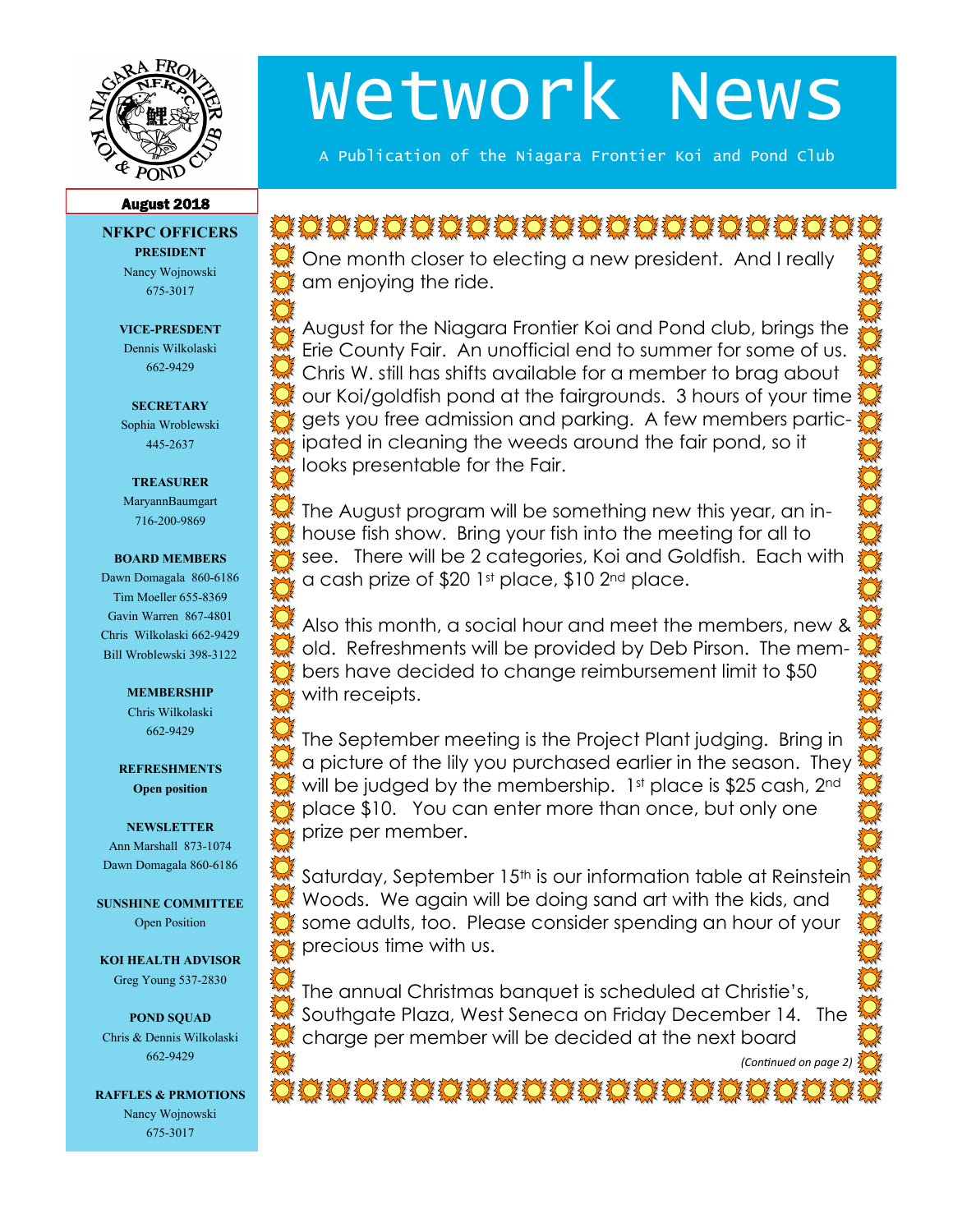meeting.

SAVE THE DATE!!! Koi show 2019 is scheduled June 22 (& 23?) at Hanh's, Lower Mountain Rd in Sanborn. More details to follow as they are confirmed. But we will need some volunteers to set up, tear down and to educate the public on the perks of owning an outdoor pond. There will be an auction and we are researching some speakers for the afternoon.

The next board meeting is Thursday August 30 at the home of Mike Vertino. Please ask for directions, if you would like to attend. We are always looking for new ideas for the club.

Sincerely, Nancy Wojnowski A.k.a. Madame President

Life may not be the party we hoped for, but while we are here we might as well dance.

\*\*\*\*\*\*\*\*\*\*\*\*\*\*\*\*\*\*\*\*\*\*\*\*\*\*\*\*\*

ैं Don't forget to see Chris Wilkolaski to sign  $\widehat{\mathbb{S}}$  up for a 3 hour slot at the Erie County Fair  $\mathbb{S}$  Pond. All that you need to do is talk about  $\mathbb{S}$  the fair pond and the joy of  $\hat{s}$  having your own. With your par- $\mathbb{R}$ ticipation comes free admission  $\tilde{\mathbf{r}}$  and parking at the fair.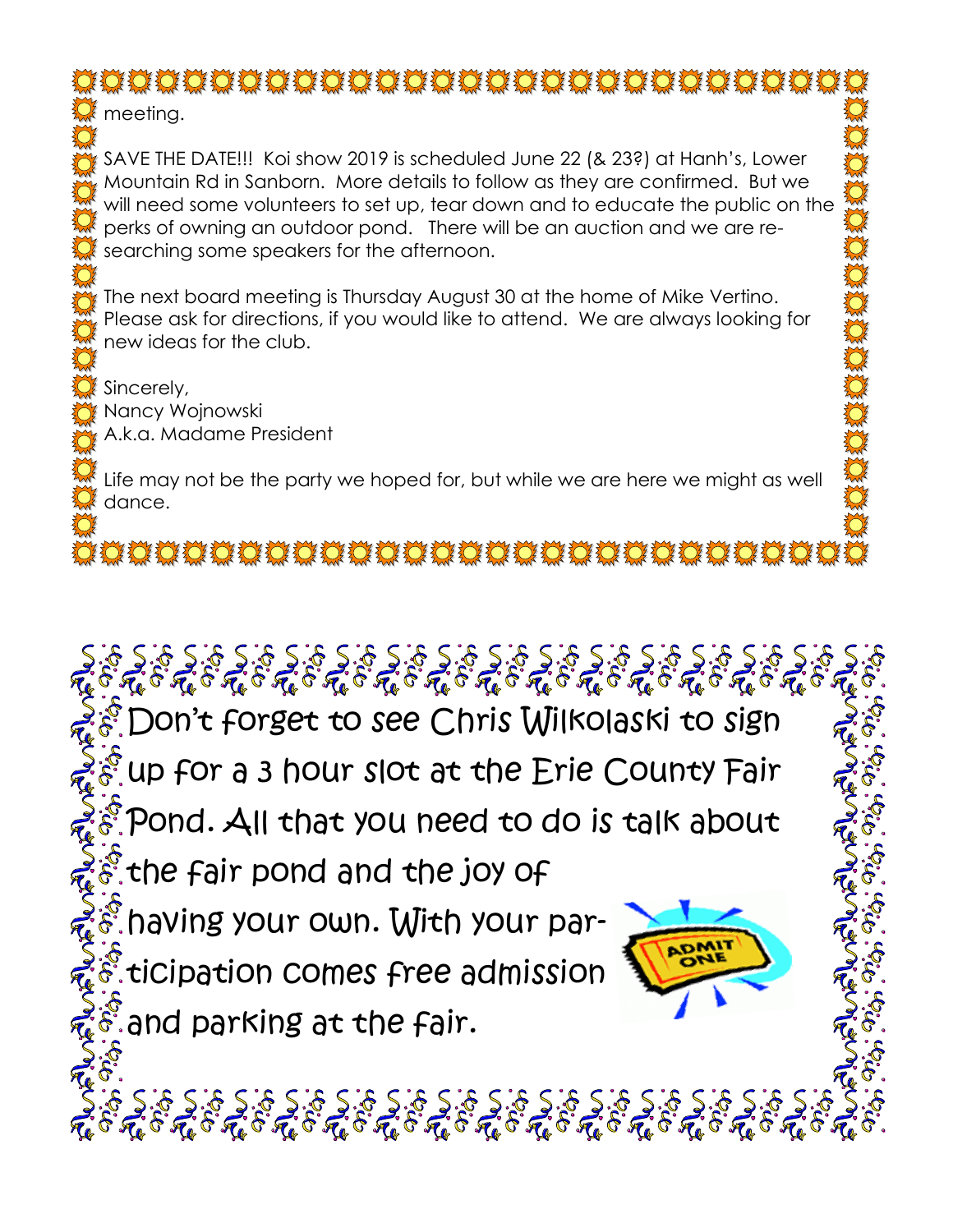

## Refreshments for 2018

If you would like to bring refreshments to a meeting, you will be reimbursed for expenses for up to \$25.00 (receipts must be turned into Nancy)

General info: 8-9 bottles of pop, some diet

Any refreshments or snacks of your choice: Cheese & Crackers, veggies, fruit, chips, dip, pepperoni, salad, jello, cookies, cake, brownies, etc.

We do not have use of any kitchen supplies, so you may need to bring serving utensils, trays, bowls, baskets, knives, or whatever is needed to serve your type of refreshments

The club will provide: Coffee, hot cups, creamer, sugar, small plates, paper cups, plastic silverware, napkins

**Feb.:** Chris Wilkolaski **Mar.:** Dawn Domagala **Apr.:** No refreshments **May:** Laura & Tony LoTempio **June:** Bill & Sophia Wroblewski **July:** Nancy Wojonowski **Aug.:** Deb Pirson **Sep.:** Sandy Grefrath **Oct.:** Denise Moeller **Nov.:** MaryAnn B. & Nancy W. **Dec.: Christmas Party**